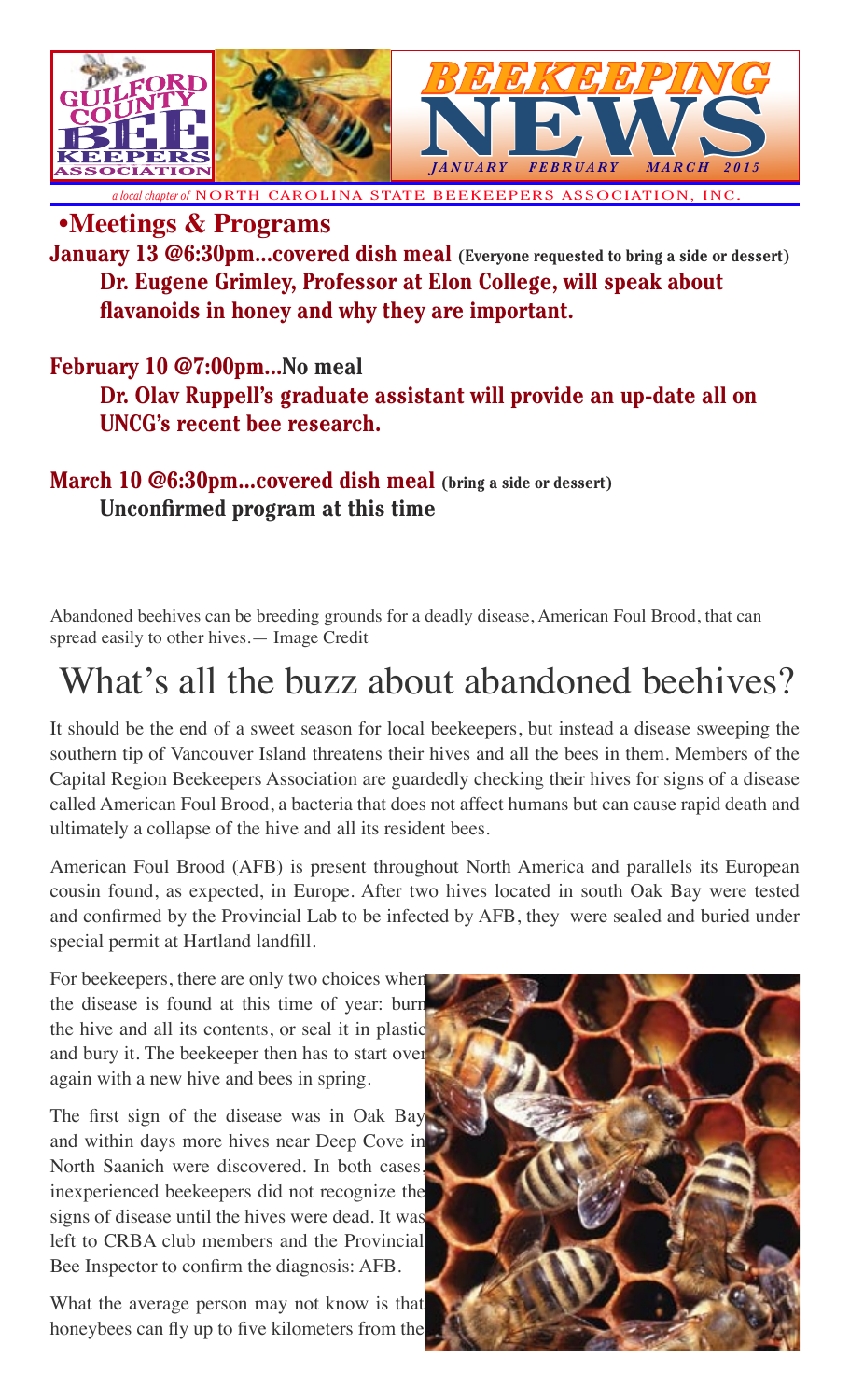hive in search of nectar and pollen. If they discover a hive that has collapsed from disease, they will rob the hive of the remaining honey and carry the food and disease back to their own hive.

Said Catherine Culley, CRBA president, "If beekeepers find a dead hive, or indeed have an old dead hive on their property, they need to close it up immediately to keep bees out."

CRBA members can help with collecting samples of the diseased honey cells and the club has a special permit ensuring Hartland staff buries the infected hive equipment deep underground. Carolyn Hissen has taken on the issue for the club. Her task has been hampered by beekeepers who quietly go about their business unknown to club members or even their immediate neighbours. "What we don't know is where all the hives are and we don't have a way of contacting everyone", said Hissen.

With many unknown apiaries near the sources of disease, tracking and eradicating these outbreaks will take the collective effort of all local beekeepers.

They each need to do a thorough late season check of their hives. If a beekeeper is unsure they can call the CRBA or send an e-mail to the club (beehealth@capitalregionbeekeepers.ca) to arrange for assistance.

The CRBA will make sure the brood disease is reported to the Ministry of Agriculture and collected samples may also be sent to the Ministry for testing (BCMA – Apiculture, 1767 Angus Campbell Road, Abbotsford, BC V3G 2M3). At this time there is not a bee inspector designated for the Island, so beekeepers can contact Paul van Westendorp, the provincial apiculturist (Paul.va nWestendorp@gov.bc.ca) and he will arrange any necessary inspections.IF YOU ARE UNSURE ABOUT YOUR BEES/EQUIPMENT CONTACT ONE OF YOUR CLUB OFFICERS.

### **SALEM, Ore. (AP) — Alarmed by multiple incidents of bee deaths this summer, the Oregon Agriculture Department has temporarily restricted the use of pesticides containing two active ingredients that are dangerous to bees.**

In a statement Thursday, the department said it's banning the use of products containing dinotefuran and imidacloprid on linden and similar trees.

The agency says the rule applies to all users, including professional applicators and homeowners.

After high profile bee deaths last year, the Agriculture Department ordered that pesticide labels be revised for 2014 to note that use of the ingredients was prohibited on trees that bees like. However, the agency says two recent bee death incidents — in Eugene and in [Beaverton —](http://koin.com/2014/06/23/state-investigating-death-of-bees-in-beaverton/) involved the use of product with an older label, which just noted that the product is highly toxic to bees.

The agency says its temporary rule goes into effect immediately and will be enforced for six months while it completes its bee death investigation.

The Agriculture Department [last week suspended the pesticide license of the tree](http://koin.com/2014/06/21/oregon-suspends-license-of-sprayer-in-bee-kill/)  [care service](http://koin.com/2014/06/21/oregon-suspends-license-of-sprayer-in-bee-kill/) responsible for spraying an insecticide blamed for killing 1,000 bees at a Eugene apartment complex.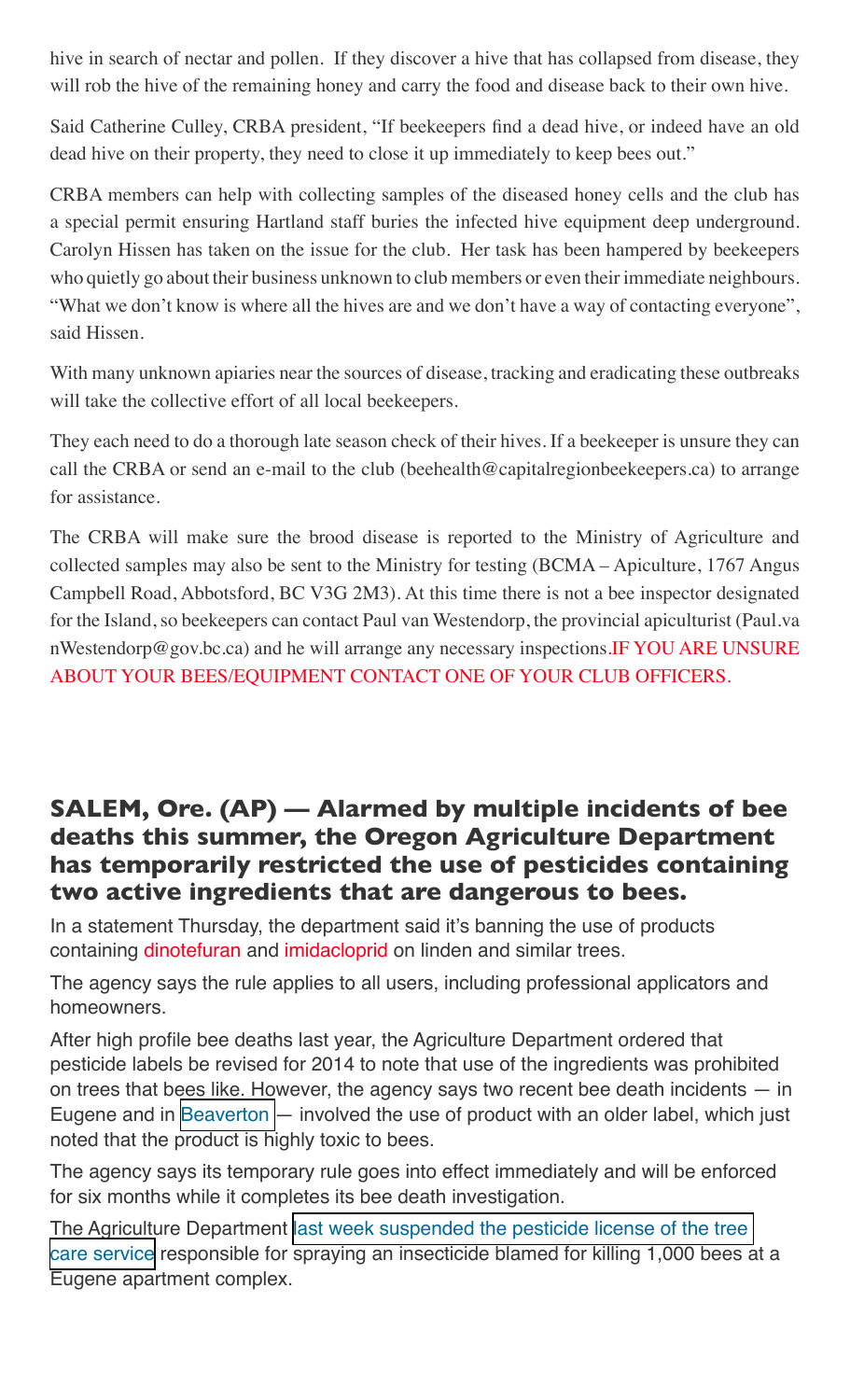

### **UNITED KINGDOM-BREAKING DOWN THE BEE DANCE**

Worker bees in the United Kingdom have taken a new job—collecting data for researchers at the University of Sussex. Margaret Couvillon and her colleagues have devised an environmental monitoring system that uses foraging honey bees and their "waggle" dances to measure land quality. The technique could help scientists assess the ecological effects of different land use schemes, they say. Margaret Couvillon uses a protractor

to measure the angle of a honey bee's waggle dance, as the insect's movements play frame by frame on a computer monitor. Image courtesy of Roger Schürch (University of Sussex, United Kingdom).

Since 1994, the European Union has spent more than €41 billion in incentives that

encourage farming techniques designed to protect the environment. However, evaluating the environmental impacts of different land-use strategies under this program has proven difficult. Traditional land surveys, which involve covering large areas on foot and cataloguing plants and animals by hand, can be time-consuming and costly.

Couvillon and a team led by Francis Ratnieks turned to honey bees for help. "We let the bees do the hard work for us," says Couvillon. "They can really survey huge areas of land and provide biologically relevant information." The insects are long-distance foragers, sometimes sampling nectar and pollen up to 10 km from their hive. Honey bee preferences for particular spots could point to areas rich in wildflowers and other plants important for insect pollinators, she says.

When foraging bees find rich sources of food, they return to the hive and communicate the bounty's location by waggling their bodies. The angle of a bee's head signals the direction of the spot, and the duration of a bee's dance signals distance from the hive. Since the 1980s, scientists have used the waggle dance to map the distributions of bee foraging sites [\(1](http://www.pnas.org/content/111/45/15857.full#ref-1)).

In a recent study, Couvillon applied the technique to monitor how different land-use schemes affect honey bee habits ([2\)](http://www.pnas.org/content/111/45/15857.full#ref-2). The team analyzed 5,484 waggle dances recorded from three hives maintained at the University of Sussex.

Across a foraging range of 94 km2, the bees preferred rural locations with the most restrictive standards for land use, including a nature reserve in the area. At the same time, the insects showed a preference against organically managed farmlands surrounding the hive—a possible response to some organic farming techniques that require frequent mowing and that could prevent nectarrich plants from blooming, says Couvillon.

Honey bee preferences are only one measure of environmental health, but it is one of great relevance for humans, notes Couvillon. "Honeybees contribute enormous amounts to the world economy every year, but their numbers have been in decline in the past 100 years," she says. "It would be a very bleak diet for humans if we lost the pollinators." Finding the insect's preferred foraging areas could help indicate land-use techniques that support the health of honey bees, and potentially other animals, too, suggests Couvillon.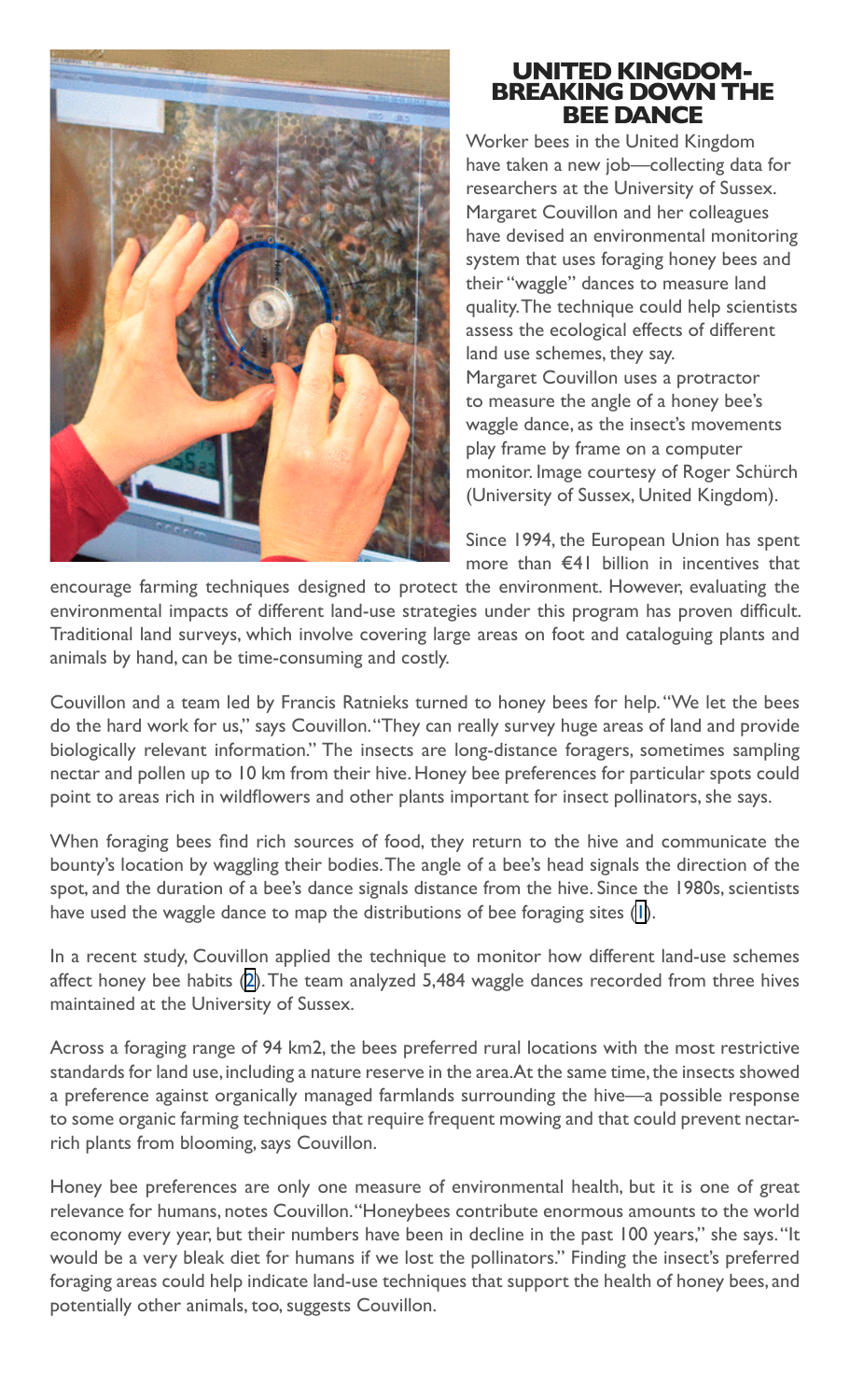USA- *THE SWEET TRUTH BEHIND HONEY*Tuesday, 11 November 2014 14:39 Written by [Analia Manriquez](http://www.apinews.com/en/component/k2/itemlist/user/64-analiamanriquez) Press release of the National Honey Board

The real food movement isn't going anywhere as 57 percent of people have reported searching for foods made with simple, real ingredients.1 Honey—a natural sweetener often used for tea, baking and on toast—is pure and simply harvested from honeycombs with no added ingredients or



preservatives. With more than 300 varietals of honey in the United States and a multitude of culinary uses, honey is becoming an even more popular ingredient for those seeking a more natural approach to their foods. However, the story from honey bee to table is sometimes misunderstood so misperceptions on authenticity, sourcing and bottling exist. The National Honey Board (NHB), a federal research and promotion board with the United States Department of Agriculture (USDA) oversight, has compiled [The Sweet Truth Behind Honey](http://www.storyofhoney.com/) educational platform to provide reliable resources and sustain consumer confidence in this versatile everyday pantry staple.

The NHB conducted an Attitude and Usage (A&U) study2 and learned first-hand that a majority of current users, past purchasers and non-purchasers report it is important for honey to be pure. Honey is just that, made by honey bees from the nectar of flowers and plants, not from [pollen](http://www.honey.com/honey-at-home/learn-about-honey). This is just one of several myths that need clarification, according to the NHB.

"Honey is produced by honey bees from the nectar in flowers. Some plants have flowers with nectar, some that just have pollen, and some have both," says 40-year veteran beekeeper [Gene Brandi.](https://www.youtube.com/watch?v=b1v1aLL50-o&list=UUwOQevkKn0CIuvLtYfqiMPg) "Nectar is a sugar-water solution that is found at the base of nectarproducing flowers. The bees collect the nectar and bring it back to the colony, store it and dehydrate it, and eventually turn it into honey."

Consumer confusion doesn't stop once honey reaches the honeycomb. The bright color of typical honey in the supermarket is a result of filtering, which improves clarity. Research3 supports that filtering honey doesn't impact the nutrient content or antioxidant activity. Honey is made by honey bees from nectar of flowers and plants, not pollen. Pollen grains are seen as an accidental guest in honey, brought back as a food source for the baby bees. While filtering honey, the air bubbles, fine particles, other material in suspension and pollen grains are removed. Honey without pollen is still honey, nutritionally and in flavor.

# **??Do you think some arrangement like Clemson's below would be helpful for our club??**

### **Register for Clemson's Voluntary Beehive Mapping Program**

Enter the following information to Register for Clemson's Voluntary Beehive Mapping Program. This will enable you to do the following: $\Box$ - Enter and update the locations (GPS Coordinates) of your bee-yards and hives. $\Box$ - Receive email notifications when pesticide applicators are about to spray within 3 miles of your bee-yards.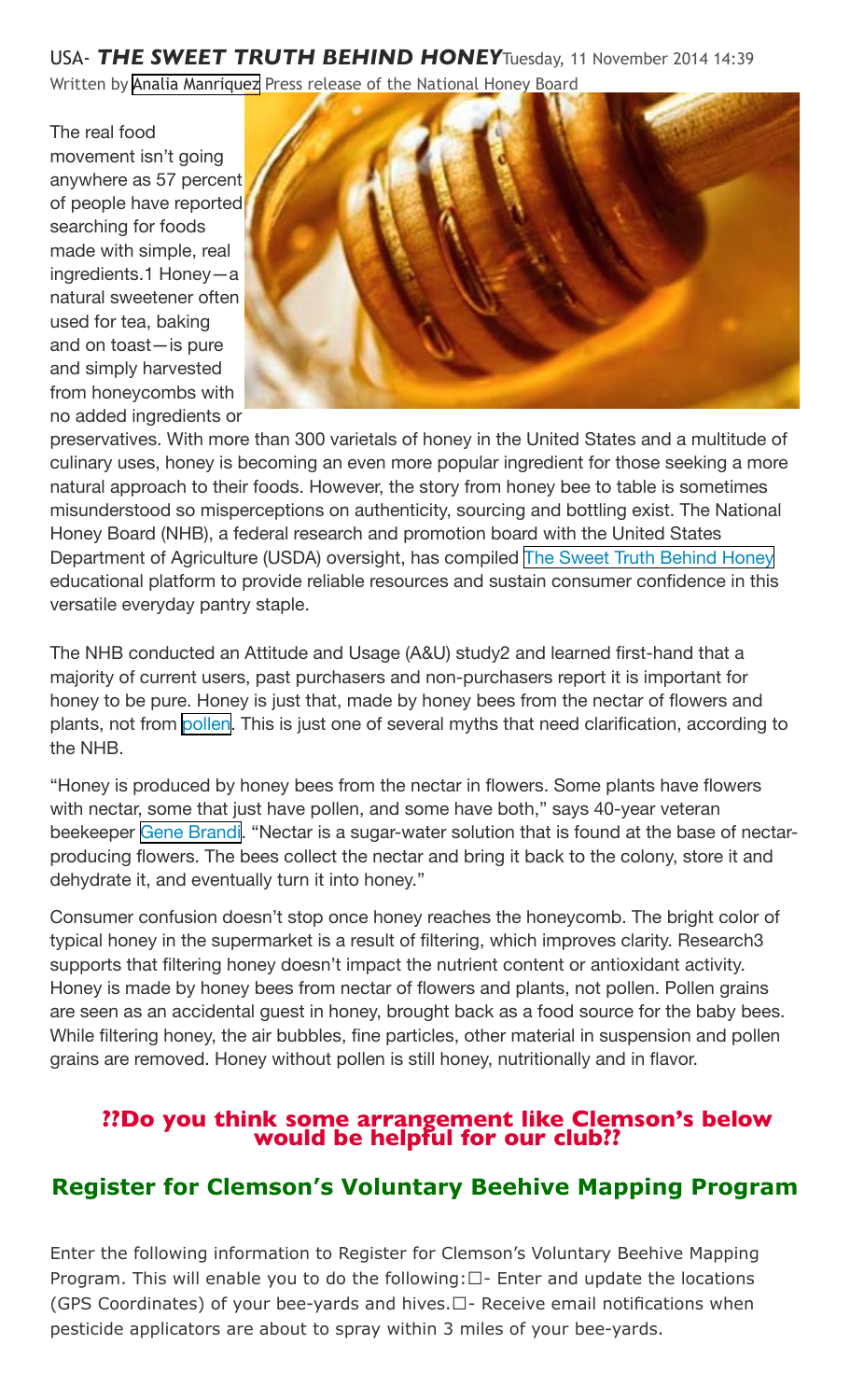# *7* Ways You Can Help Save Our Dying Bees

#### [Read Our Standard FTC Disclosure](http://earthora.com/standard-ftc-disclosure/) Please share!

[Rachel Carson](http://en.wikipedia.org/wiki/Rachel_Carson) issued a dire warning over 50 years ago that if we kept spraying our farms and wildlife with huge amounts of chemical pesticides, we would end up poisoning our planet and living in a world devoid of the joy of birdsong. Soon after, she wrote the book ['Silent](http://en.wikipedia.org/wiki/Silent_Spring)  [Spring](http://en.wikipedia.org/wiki/Silent_Spring),' where she brought the detrimental effects of pesticide on birds and the environment to the public's attention.

### But what can we *do* to help save our bees, butterflies and other pollinators from dying and disappearing at such a rapid rate?

Bees are not something far away, where it's difficult to make any real difference without a lot of money. Bees are everywhere, so there's a lot we can do right in our own back yard. We can also make choices as consumers that benefit bees.

Here are a few ideas of what you can do to help stop the bee decline.

## 1). Wherever possible, choose [organic](http://earthora.com/product-category/organic-gardening/). 2). Plant beneficial plants for bees.

## Borage,Thyme, Oregano,Vegetables

\*NOTE: If you buy seeds, flowers or flowering plants from a garden centre, ensure they are not [contaminated with pesticides](http://articles.mercola.com/sites/articles/archive/2013/09/03/garden-plants-pesticides.aspx) (particularly neonics), which are harmful to pollinators. In a [report released by Friends of the Earth US and Pesticide Research Institute,](http://libcloud.s3.amazonaws.com/93/88/f/3354/Gardeners-Beware-Report-11.pdf) it was found that 54% of common garden plants purchased at top retailers contained neurotoxic pesticides. It's best to grow from [organic, heirloom seed](http://earthora.com/sub/organic-gardening/buy-organic-seeds/) that is not coated with any pesticide so you are not unwittingly doing more harm than good.

Planting herbs and other plants that also have culinary and medicinal uses is a great way to buy one get one free (so to speak!). Here is a small selection of plants that both you (and

pollinators) will love:

- 3). Provide a habitat for bees
- 4). Provide hydration for your pollinators
- 5). Avoid chemical pesticides, herbicides and fungicides

6). [Sign petitions](http://www.change.org/en-CA/petitions/save-ontario-s-bees-ban-the-use-of-neonicotinoid-pesticides) and email to[encourage the powers](https://www.credomobilize.com/petitions/michelle-obama-stand-up-for-bees-in-the-white-house-garden-and-beyond?source=tw_sp&sp_ref=38478958.4.7447.t.0.2) that be to show support for those taking steps to save bees.

 7). Support local and organic honey producers.

Worldwide, humans pour approximately 2.5 Billion kilograms of pesticides each year onto the earth...

> and now it's killing our bees.



Humans need bees to survive. Here's how you can help.

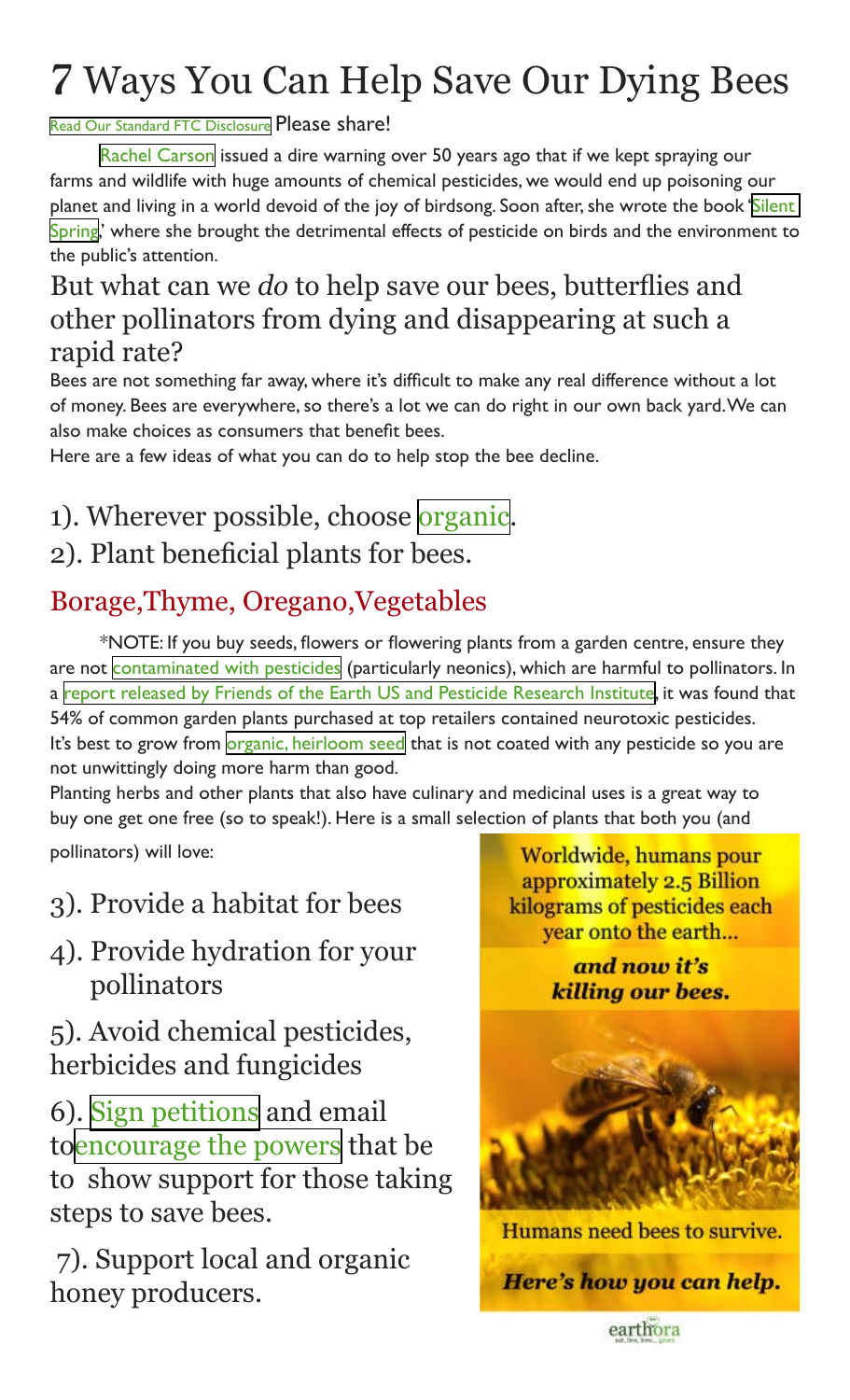# **Updates: news releases and updates**

## **ShareThis EPA announces plans to restrict bee-killing pesticides**

Posted Dec. 9, 2014 / Posted by: EA DysonWASHINGTON, D.C. - During the December 8 meeting of state pesticide regulators in Arlington, VA, Marietta Echeverria, branch chief with the U.S. Environmental Protection Agency's Office of Pesticide Programs, announced the agency's plan to restrict neonicotinoid pesticides — a leading driver in pollinator declines —in an effort to protect pollinators. This follows the June 2014 presidential memorandum charging the EPA with assessing the effects of pesticides, including neonicotinoids, on bees and other pollinators within 180 days.

In her remarks to meeting attendees, Marietta Echeverria [indicated the restrictions](http://news.bna.com/deln/DELNWB/split_display.adp?fedfid=60014166&vname=dennotallissues&jd=a0g0a4p7u9&split=0) (courtesy of Bloomberg BNA) will be mandatory and would prohibit the application of neonicotinoids during certain times of day or year, and will apply only to states that have not adopted an EPA-approved pollinator protection plan.

Friends of the Earth Food and Technology Director Lisa Archer issued the following statement in response to the announcement:

Beekeepers, farmers and our food supply have been waiting far too long for the EPA to listen to the growing body of science linking neonicotinoids pesticides to pollinator declines. It is encouraging that EPA is starting to follow the lead of Ontario and the European Union by restricting neonicotinoid pesticides.

However, as currently laid out, EPA's restrictions do not go far enough. The weight of the science tells us that we must suspend systemic bee-killing pesticides on cosmetic and agricultural uses — including seed treatments — year round and nationwide to protect bees, our environment and our food supply.

- See more at: http://www.foe.org/news/archives/2014-12-epa-announces-plans-to-restrict-bee-killingpesticid#sthash.CKnoPvdj.dpuf